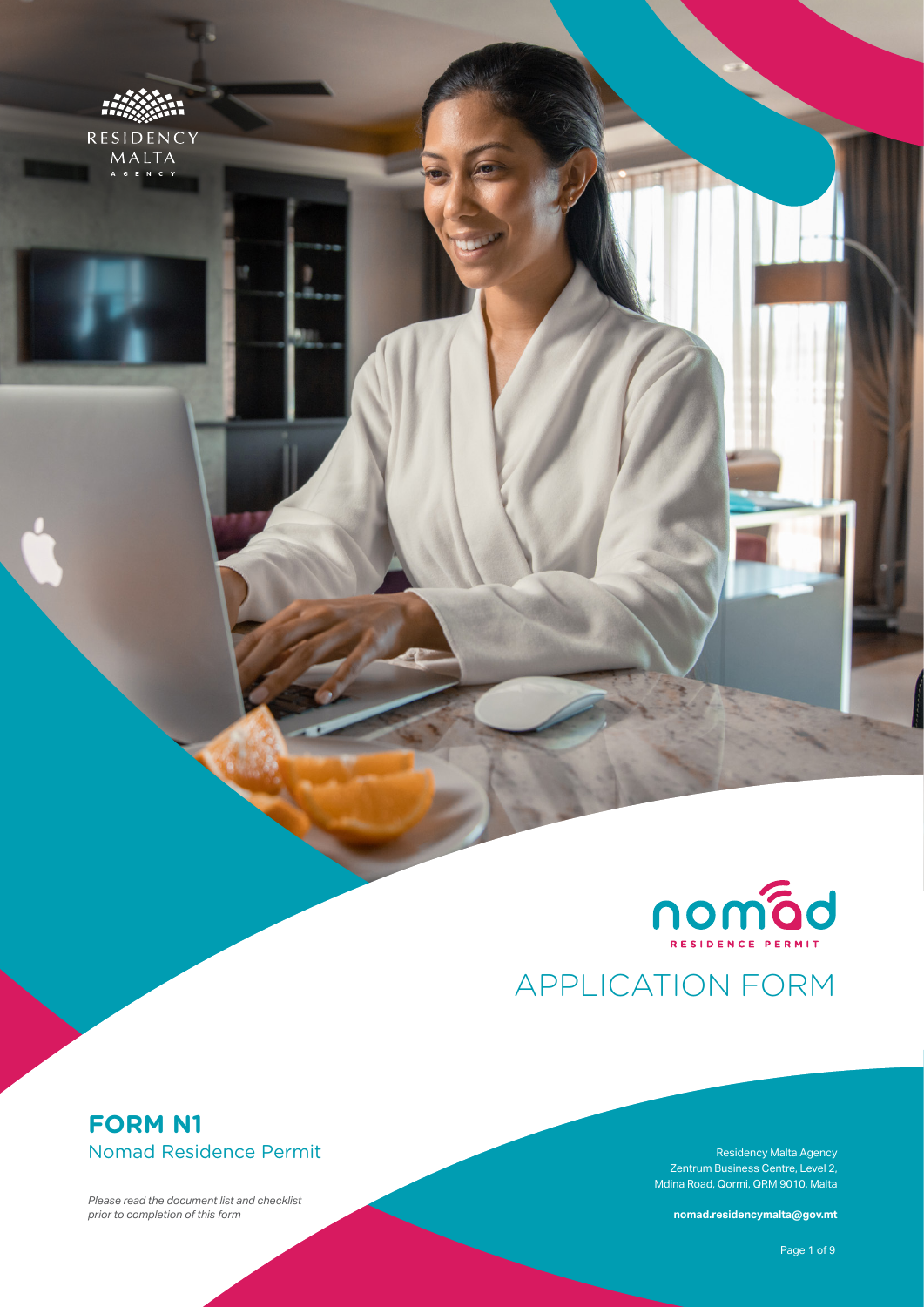*Please type in your response. Handwritten forms will not be accepted. Use blue ink only for signatures, tick boxes and strikethroughs.*

 **New Application**

**Renewal** (Kindly include the reference number of your existing Nomad application | NM- | | |

*eg. NM-AA-123*

#### **PART A - APPLICANT'S DETAILS**

| A1. Title (Mr / Mrs / Miss / Ms / Other)                                                       | A2. If applicable, full legal name in ethnic script                                        |
|------------------------------------------------------------------------------------------------|--------------------------------------------------------------------------------------------|
| A3. Full legal surname (exactly as passport)                                                   | A4. Full legal given name(s) (exactly as passport)                                         |
| A5. Full legal first and middle names<br>(as per birth certificate, only if different from A4) | If applicable, explanation for difference<br>A6.<br>in A4 and A5                           |
| A7.                                                                                            | Other names including name at birth, maiden names, previous married name(s) and/or aliases |
| A7.1 Other surnames                                                                            |                                                                                            |
| A7.2 Other first and middle names                                                              |                                                                                            |
| <b>A7.3 Explanation</b>                                                                        |                                                                                            |
| A7.4 Date of name change<br>(where applicable)                                                 |                                                                                            |
| A8. Place of birth                                                                             | <b>Country of birth</b><br>A9.                                                             |
| A10. Date of birth (dd/mm/yyyy)                                                                | A11. Gender<br>Female<br>Male<br>Other                                                     |
| <b>A12. Marital Status</b>                                                                     |                                                                                            |
| Never Married<br>Married                                                                       | Separated<br>Widowed<br>Divorced                                                           |

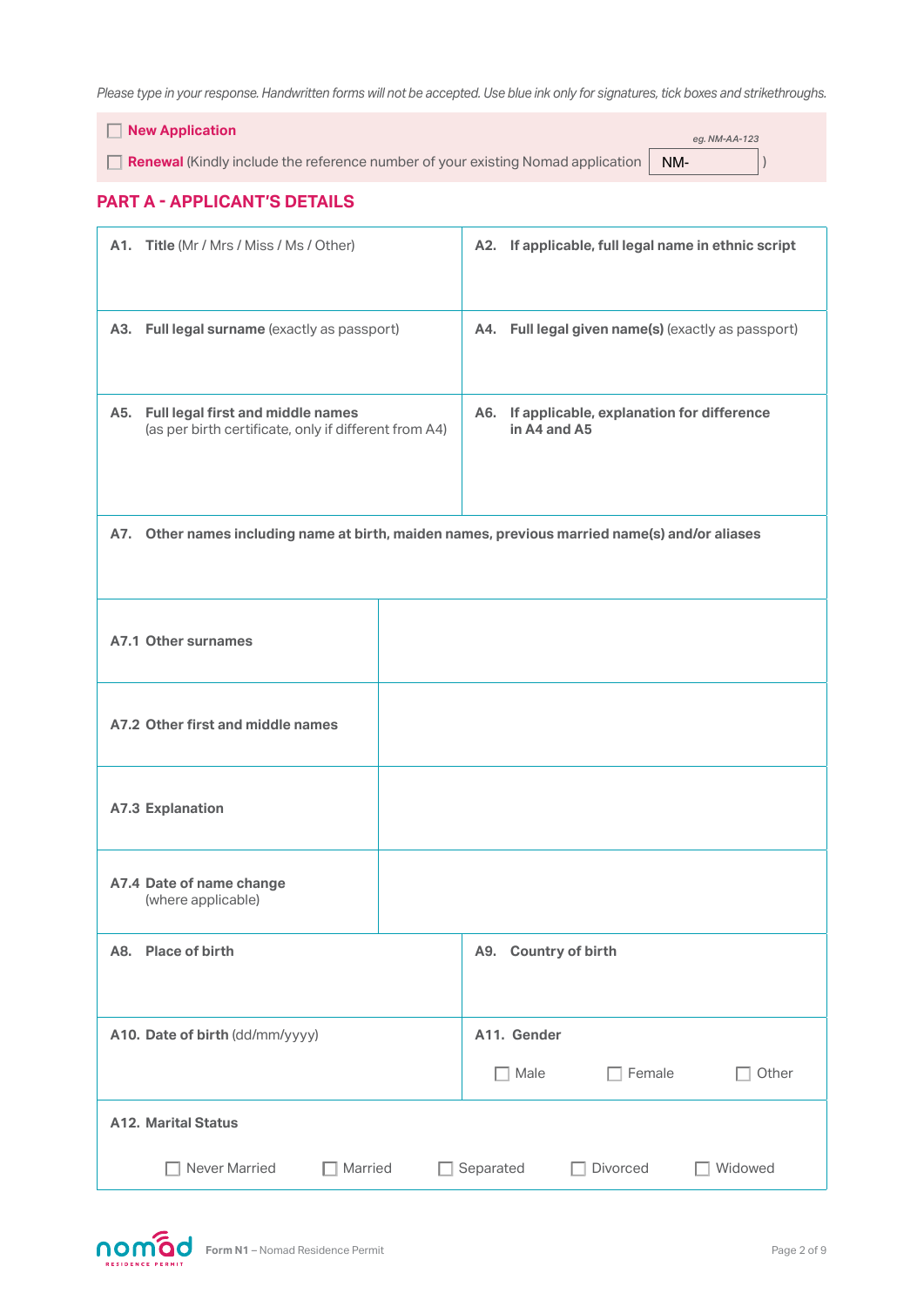| A13. Passport details (if a holder of multiple valid passports, all passport details must be provided) |            |            |
|--------------------------------------------------------------------------------------------------------|------------|------------|
|                                                                                                        | Passport 1 | Passport 2 |
| A13.1 Issuing country                                                                                  |            |            |
| A13.2 Passport number                                                                                  |            |            |
| A13.3 Date of issue                                                                                    |            |            |
| A13.4 Date of expiration                                                                               |            |            |
| A14. Nationality/nationalities currently held                                                          |            |            |
| A15. Previous nationality/nationalities held, lost, renounced, or deprived, including dates            |            |            |

| <b>A16. Identity Card details</b> |  |
|-----------------------------------|--|
| A16.1 Issuing country             |  |
| A16.2 Identity Card number        |  |

| A17. Date of first settlement in Malta        | A18. Intended duration of stay                                                                            |
|-----------------------------------------------|-----------------------------------------------------------------------------------------------------------|
| (where applicable)                            | 91 days -180 days $\Box$ 181 days - 365 days                                                              |
| A19. Country of residence at present          | A20. Country of residence prior to settlement<br>in Malta                                                 |
| A21. Non-Schengen country from which entry to | A22. Intended country of residence following the                                                          |
| Malta will be originating (if applicable)     | expiry of the Nomad Residence Permit                                                                      |
| already residing in a Schengen state          | A23. Legal type of immigration document, validity and date of expiry by which a non-Schengen applicant is |

| A24. Main residential address in full |  |  |
|---------------------------------------|--|--|
| Line 1                                |  |  |
| Line <sub>2</sub>                     |  |  |
| <b>District</b>                       |  |  |
| <b>Province</b>                       |  |  |
| <b>State</b>                          |  |  |
| City                                  |  |  |
| <b>Postcode</b>                       |  |  |
| Country                               |  |  |

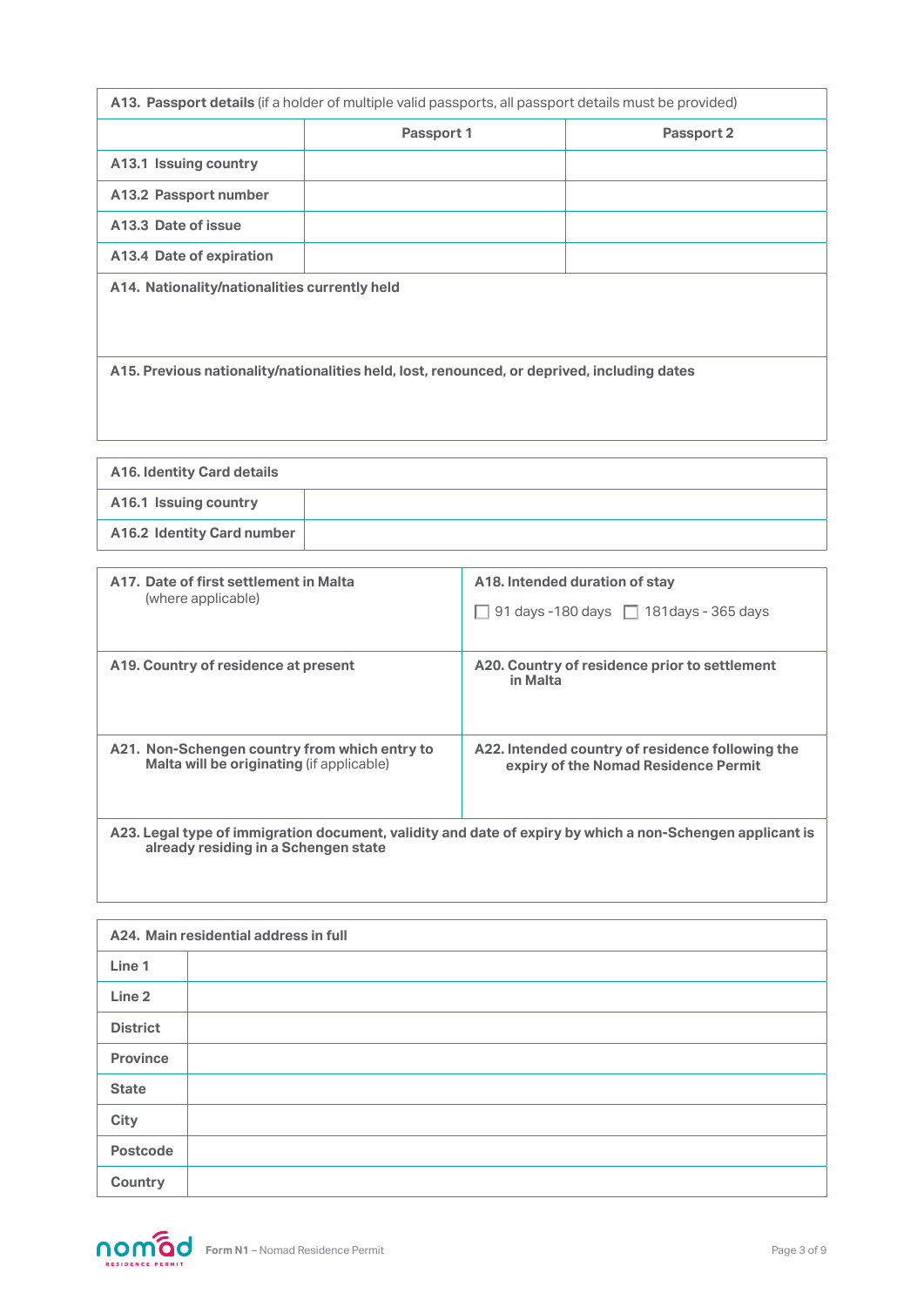| A25. Residential address in Malta in full (if applicable) |                             |  |
|-----------------------------------------------------------|-----------------------------|--|
| Line 1                                                    |                             |  |
| Line <sub>2</sub>                                         |                             |  |
| <b>District</b>                                           |                             |  |
| <b>Province</b>                                           |                             |  |
| <b>State</b>                                              |                             |  |
| <b>City</b>                                               |                             |  |
| <b>Postcode</b>                                           |                             |  |
| Country                                                   |                             |  |
|                                                           | A26. Fixed telephone number |  |
| A27. Mobile telephone number                              |                             |  |
| A28. Personal email address                               |                             |  |

#### **A29. Details of Parent 1** (biological or adoptive)

| <b>A29.1 Title (Mr / Mrs / Miss / Ms / Other)</b> |       | A29.2 If applicable, full legal name in ethnic script |
|---------------------------------------------------|-------|-------------------------------------------------------|
| <b>Full legal surname</b><br>A29.3                | A29.4 | Full legal first/given names                          |
| <b>A29.5</b> Place of birth (city and country)    |       |                                                       |
| Citizenship(s)<br>A29.6                           |       |                                                       |
| <b>Date of birth (dd/mm/yyyy)</b><br>A29.7        |       |                                                       |

#### **A30. Details of Parent 2** (biological or adoptive)

|       | <b>A30.1 Title (Mr / Mrs / Miss / Ms / Other)</b> | A30.2 If applicable, full legal name in ethnic script |
|-------|---------------------------------------------------|-------------------------------------------------------|
|       | A30.3 Full legal surname                          | A30.4 Full legal first/given names                    |
|       | <b>A30.5</b> Place of birth (city and country)    |                                                       |
|       | A30.6 Citizenship(s)                              |                                                       |
| A30.7 | <b>Date of birth (dd/mm/yyyy)</b>                 |                                                       |

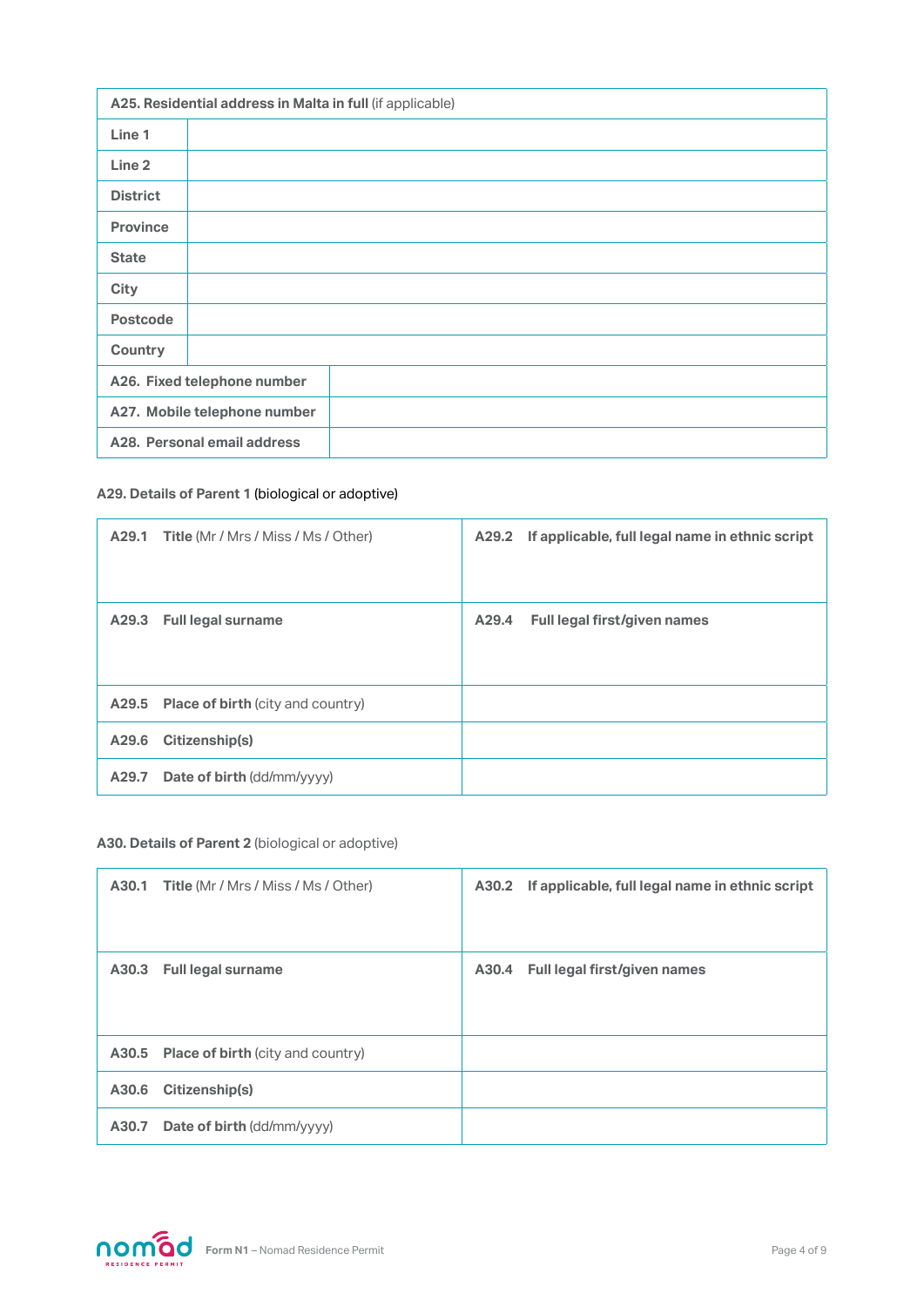**A31. Family Members** (to be filled only if any dependants are joining the applicant. Form N2 is to be submitted for each family member).

 $\Box$  Tick if not applicable

| A31.1 Title | <b>A31.2 Name and Surname</b> | A31.3 Passport No. |
|-------------|-------------------------------|--------------------|
|             |                               |                    |
|             |                               |                    |
|             |                               |                    |
|             |                               |                    |
|             |                               |                    |

**A32. Additional Information** (additional information and/or description of attachments)

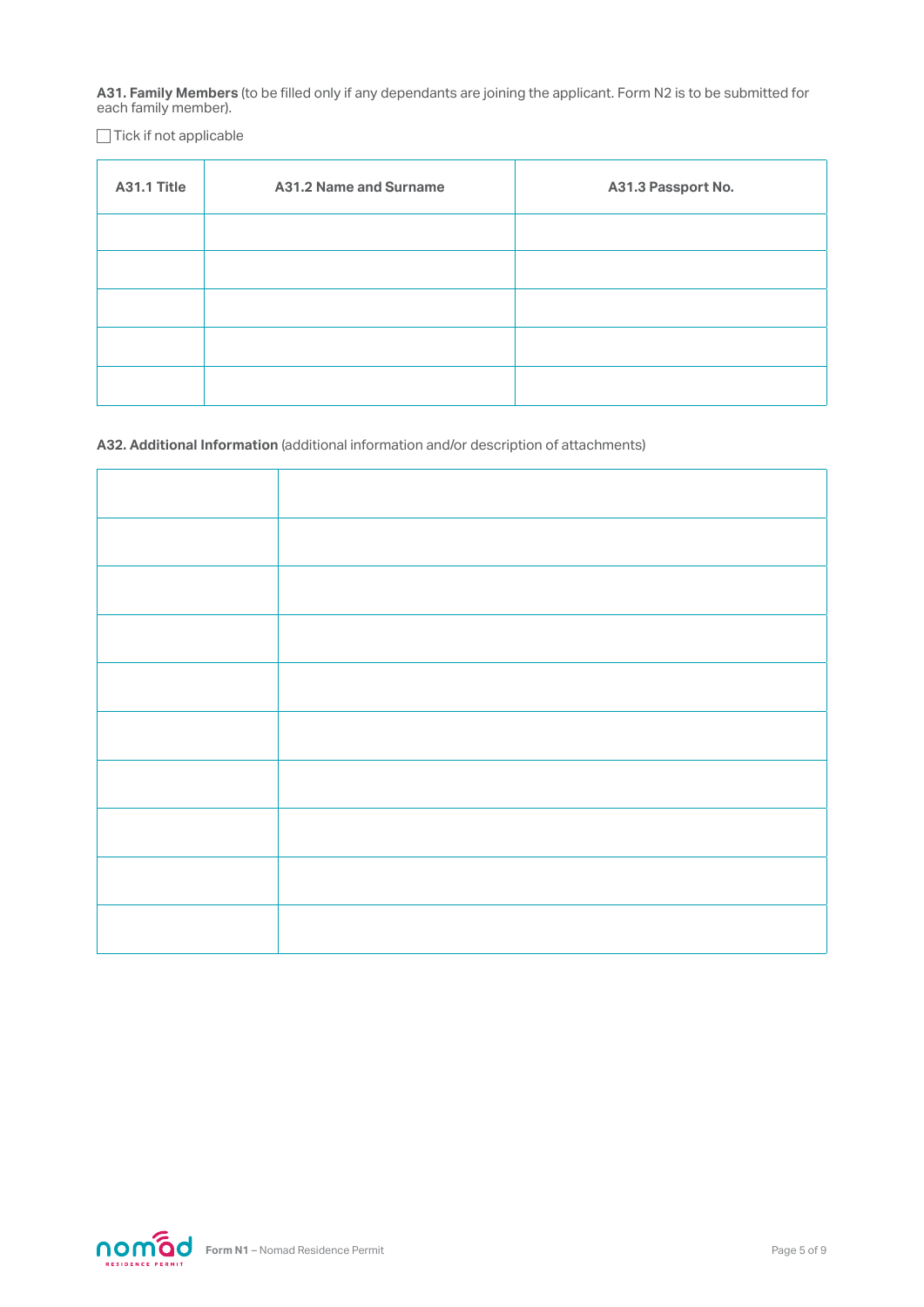#### **PART B - EMPLOYMENT DETAILS**

**B1.1 Annual Income** (in USD, EUR, GBP, other) **B1.2 Business/company position B1.3 Business Website B1.4 Business name and registration number B1.5 Country of incorporation/registered B1.6** Date of incorporation/registration (dd/mm/yyyy) **B1.7 Registered office address B1.8 Mailing address** (if different from registered address) **B1.9 Nature of Business B1.10 Geographical sphere(s) of the business activities (e.g. the location of the principle markets in which** you do business) **B1.11 Business telephone number B1.12 Business email address B1.13 Declaration by applicant** I declare that income for the declared employment by applicant for the duration of the permit will be taxed at origin and not in Malta. Official tax documentation as evidence of income tax paid outside of Malta for the previous year will be submitted upon renewal application.  $\Box$  I also declare that the employment may be performed remotely, independent of the location. **Signature of applicant Date of signature B.1 Self-Employed / Freelance**

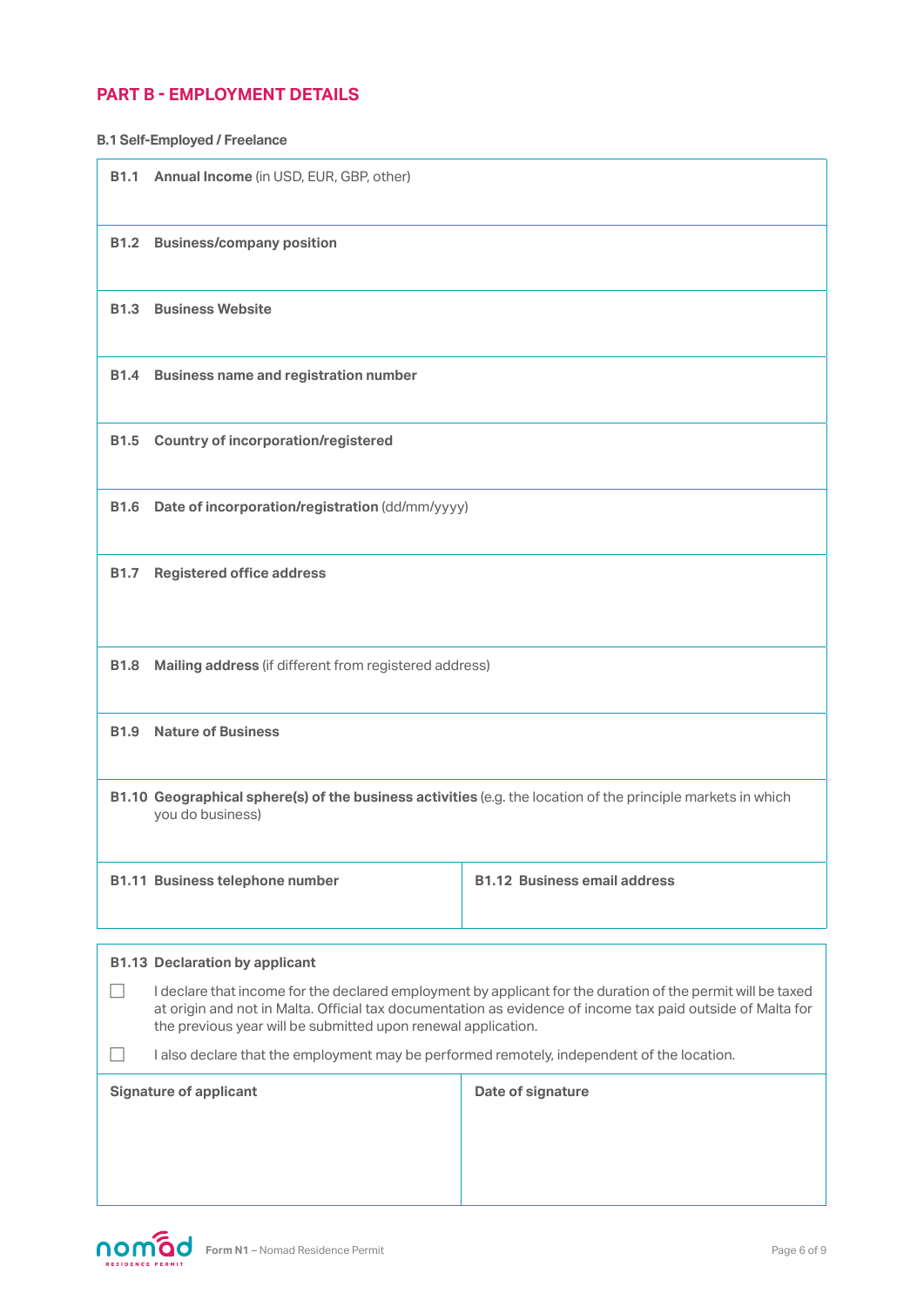#### **B.2 Employed**

| <b>B2.1</b> | Annual Income (in USD, EUR, GBP, other)  |             |                               |
|-------------|------------------------------------------|-------------|-------------------------------|
| <b>B2.2</b> | <b>Current Occupation</b>                |             |                               |
| <b>B2.3</b> | <b>Business Website</b>                  |             |                               |
| <b>B2.4</b> | <b>Business name of employer</b>         |             |                               |
| <b>B2.5</b> | <b>Business address of your employer</b> |             |                               |
| <b>B2.6</b> | <b>Business telephone number</b>         | <b>B2.7</b> | <b>Business email address</b> |
| <b>B2.8</b> | <b>Expected period of employment</b>     |             |                               |

| <b>B2.9 Declaration by employer</b>                                                                                                                                                                                                |                                                        |
|------------------------------------------------------------------------------------------------------------------------------------------------------------------------------------------------------------------------------------|--------------------------------------------------------|
| $\mathbf{I}_i$ . The contract of the contract of the contract of the contract of the contract of the contract of the contract of the contract of the contract of the contract of the contract of the contract of the contract of t | (name and surname of employer / responsible official). |
|                                                                                                                                                                                                                                    |                                                        |
|                                                                                                                                                                                                                                    |                                                        |
|                                                                                                                                                                                                                                    |                                                        |
| $\Box$ I declare that the employment may be performed remotely, independent of the location.                                                                                                                                       |                                                        |
| Signature of employer/responsible official                                                                                                                                                                                         | Date of signature                                      |
|                                                                                                                                                                                                                                    |                                                        |
|                                                                                                                                                                                                                                    |                                                        |
|                                                                                                                                                                                                                                    |                                                        |

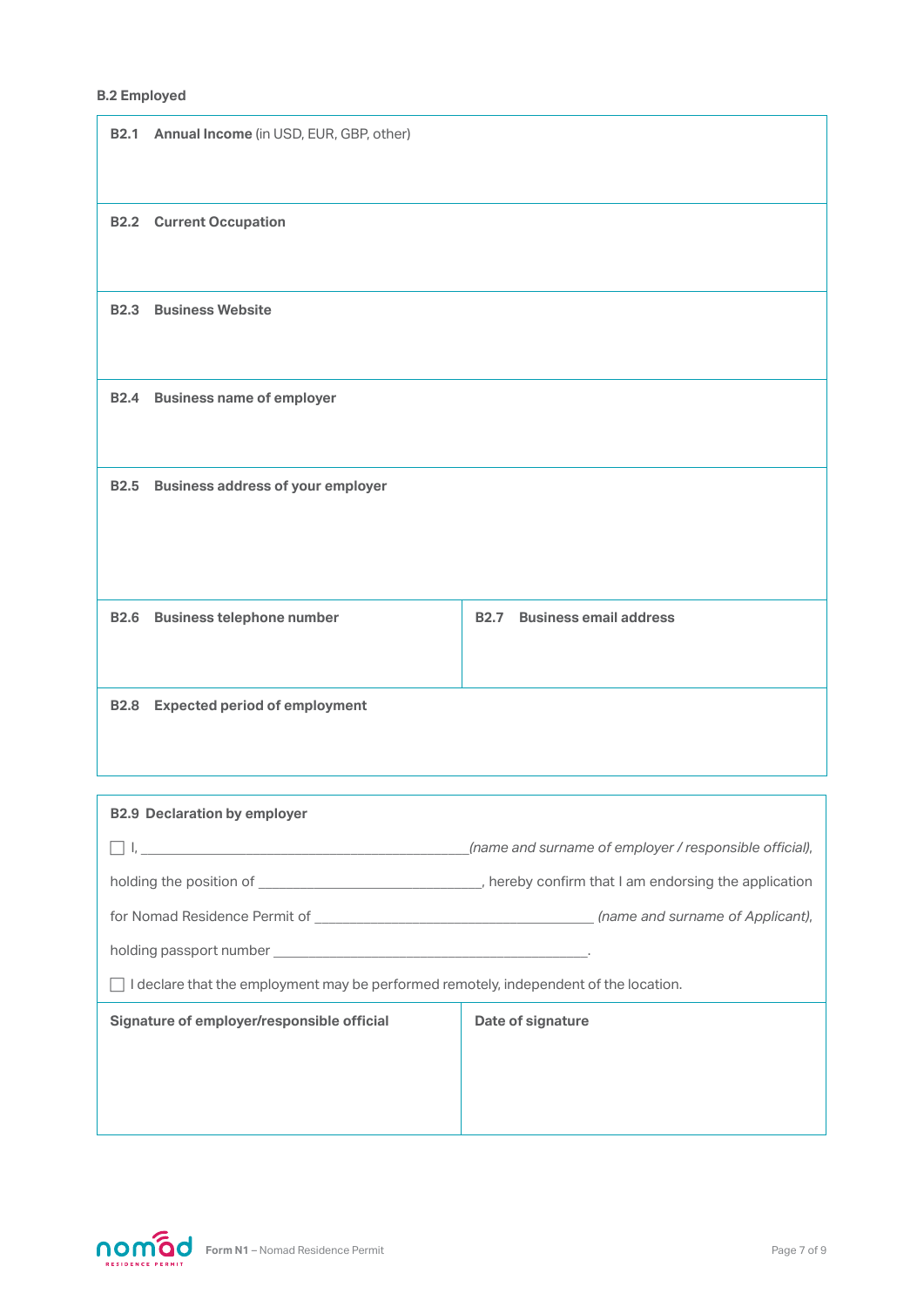### **PART C – DECLARATION OF APPLICANT**

| C <sub>1</sub>                |                                                                                        | I hereby declare that the information given in this application and all supporting documentation are<br>true, correct and up to date in every detail. I understand that if I supply false / incorrect and/or omitted<br>information, my application will be refused, and permit will be revoked;                                                                                                             |                                                                                                      |  |  |
|-------------------------------|----------------------------------------------------------------------------------------|--------------------------------------------------------------------------------------------------------------------------------------------------------------------------------------------------------------------------------------------------------------------------------------------------------------------------------------------------------------------------------------------------------------|------------------------------------------------------------------------------------------------------|--|--|
| C <sub>2</sub>                |                                                                                        | I also confirm that I have read and fully understood the contents of the attached Form N4 - General<br>Data Protection Regulation EU 2016/679 (GDPR) Declaration Form and declare that I consent to my<br>personal data being processed, under the grounds and for the purpose of this application, and that I<br>have consciously signed the said Form N4 in the appropriate section in acceptance thereof; |                                                                                                      |  |  |
| C <sub>3</sub>                |                                                                                        | I understand that Residency Malta Agency reserves the right to verify any personal information relating<br>to me and may carry out due diligence exercises for the purpose of this application both prior to and<br>following, the granting of such permit;                                                                                                                                                  |                                                                                                      |  |  |
| C <sub>4</sub>                |                                                                                        | I am also aware that during such verification process, Residency Malta Agency may:                                                                                                                                                                                                                                                                                                                           |                                                                                                      |  |  |
|                               | $\bullet$<br>dependants; and                                                           | disclose to third parties any personal information about me and/or my family members and/or                                                                                                                                                                                                                                                                                                                  |                                                                                                      |  |  |
|                               | $\bullet$                                                                              | obtain from public sources, government bodies and/or any other kind of records deemed<br>necessary, about me and/or my family and/or my dependants;                                                                                                                                                                                                                                                          |                                                                                                      |  |  |
|                               |                                                                                        |                                                                                                                                                                                                                                                                                                                                                                                                              | and to this effect I hereby release Residency Malta Agency from any responsibility and/or liability; |  |  |
| C <sub>5</sub>                |                                                                                        | I am aware that a national visa of not more than180 days will be issued to successful applicants who<br>need a visa to enter Malta. Those who wish to prolong their stay and successful applicants who do not<br>require a visa to enter Malta will be issued with a Residence Permit of 365 days;                                                                                                           |                                                                                                      |  |  |
| C <sub>6</sub>                | $\Box$ I have $\Box$ I have never                                                      | crime(s) against the law of a country;                                                                                                                                                                                                                                                                                                                                                                       | been arrested, charged, convicted, or charged and acquitted of a                                     |  |  |
| C <sub>7</sub>                | $I$ have $\Box I$ have never                                                           | been charged/accused of illegal activity in a country;                                                                                                                                                                                                                                                                                                                                                       |                                                                                                      |  |  |
| C8                            | I have $\Box$ I have never                                                             | been directly/indirectly involved in the financing of terrorism/terrorist<br>activities;                                                                                                                                                                                                                                                                                                                     |                                                                                                      |  |  |
| C9                            | $I$ have $\Box I$ have never                                                           | been directly/indirectly involved in a terrorist/criminal organization;                                                                                                                                                                                                                                                                                                                                      |                                                                                                      |  |  |
| C <sub>10</sub>               | $I$ have $\Box I$ have never                                                           | personally or as an executive director of a company been under<br>investigation by a law enforcement agency/tax authority in a country;                                                                                                                                                                                                                                                                      |                                                                                                      |  |  |
| C <sub>11</sub>               | I have $\Box$ I have never                                                             | personally or as an executive/director of a company been involved in<br>bankruptcy/insolvency/liquidation;                                                                                                                                                                                                                                                                                                   |                                                                                                      |  |  |
| C <sub>12</sub>               | I have I I have never                                                                  | been refused a residence permit by a country;                                                                                                                                                                                                                                                                                                                                                                |                                                                                                      |  |  |
| C <sub>13</sub>               |                                                                                        | I have $\Box$ I have never been refused citizenship by a country.                                                                                                                                                                                                                                                                                                                                            |                                                                                                      |  |  |
|                               |                                                                                        |                                                                                                                                                                                                                                                                                                                                                                                                              |                                                                                                      |  |  |
|                               | In case of concord on one of the above, give details below by referring to the number: |                                                                                                                                                                                                                                                                                                                                                                                                              |                                                                                                      |  |  |
|                               |                                                                                        |                                                                                                                                                                                                                                                                                                                                                                                                              |                                                                                                      |  |  |
|                               |                                                                                        |                                                                                                                                                                                                                                                                                                                                                                                                              |                                                                                                      |  |  |
|                               |                                                                                        |                                                                                                                                                                                                                                                                                                                                                                                                              |                                                                                                      |  |  |
|                               |                                                                                        |                                                                                                                                                                                                                                                                                                                                                                                                              |                                                                                                      |  |  |
|                               |                                                                                        |                                                                                                                                                                                                                                                                                                                                                                                                              |                                                                                                      |  |  |
| <b>Signature of applicant</b> |                                                                                        |                                                                                                                                                                                                                                                                                                                                                                                                              | Date of signature                                                                                    |  |  |
|                               |                                                                                        |                                                                                                                                                                                                                                                                                                                                                                                                              |                                                                                                      |  |  |
|                               |                                                                                        |                                                                                                                                                                                                                                                                                                                                                                                                              |                                                                                                      |  |  |
|                               |                                                                                        |                                                                                                                                                                                                                                                                                                                                                                                                              |                                                                                                      |  |  |
|                               |                                                                                        |                                                                                                                                                                                                                                                                                                                                                                                                              |                                                                                                      |  |  |